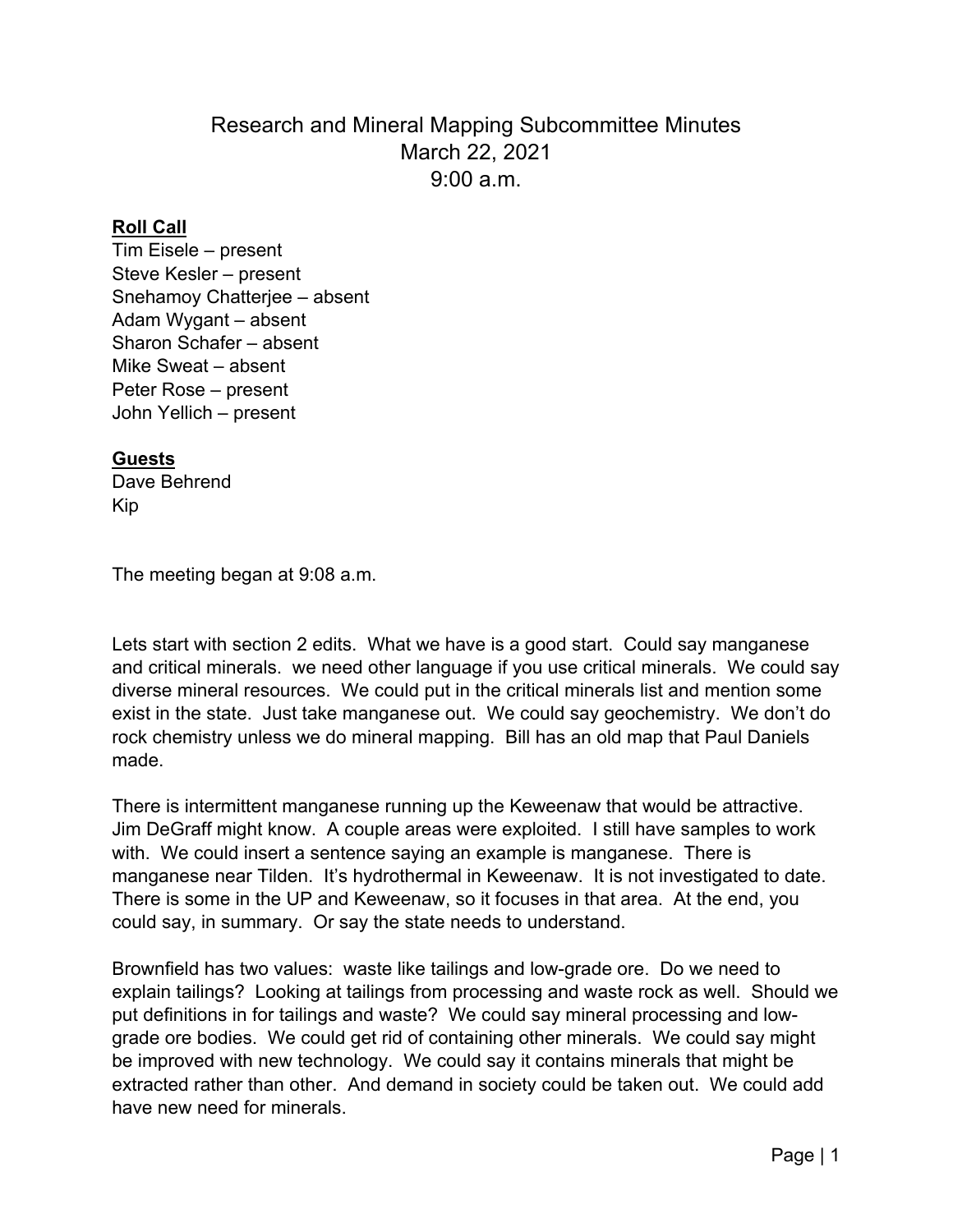Is brownfield part of the same paragraph? You can make the point that brownfields need to be kept. We need brownfield in the first sentence. Brownfield sites where mining has occurred in the past has long term value. Brownfield sites represent past mining. Could say have continuing value to the state. Could still contain significant value. Ending tailings have to be treated.

Put the third sentence back in for the next section. Add mapping and geology information. The emphasis is on geology. We need to expand and clarify stuff from Tim. Add maps can provide information.

In the first part, add is essential for and get rid of Precambrian. Change to offers a chance to make significant changes in understanding geology in Precambrian. Older maps that were done in the 60s mapped locations. No formal survey. With LiDAR, could see physical changes.

Before high resolution, start new paragraph. Break at the end of the next sentence. Right after mapping, start a new paragraph. Not sure about providing better information on the glacial deposits that cover most of the state. Delete the rest of that sentence. Should we put a table here for minerals? Yes, it should be included. We need ores and waste minerals. We need all these things. Should be rare earth elements in the next sentence.

Have questions about some. No commercial development. It could be here; reports they are here but not enough to find out. I will get the table together and send it. Manganese comes up again. That's a good way of saying it.

Let's move onto the next section. The first paragraph is good. Geowebface is average. Bedrock is better. Geowebface has oil and gas, and mining activity. We can transition into the second sentence.

For project development, you need site specific information based on project area. Get rid of the first part of the sentence and say information of this type if currently limited. Include geologic potential for mineral resources. There is higher relocation data; add mapping before data. Add locally characterization by mineral potential. Vast areas you don't know what they are. Local or regional? Result in local potential. Looking at areas that have current data. Look at land in those areas. We can't map the whole state. Local categorization is the base of this mapping. Could say higher resolution mapping and categorization of local mineral potential. Add similar information is needed for brownfield locations.